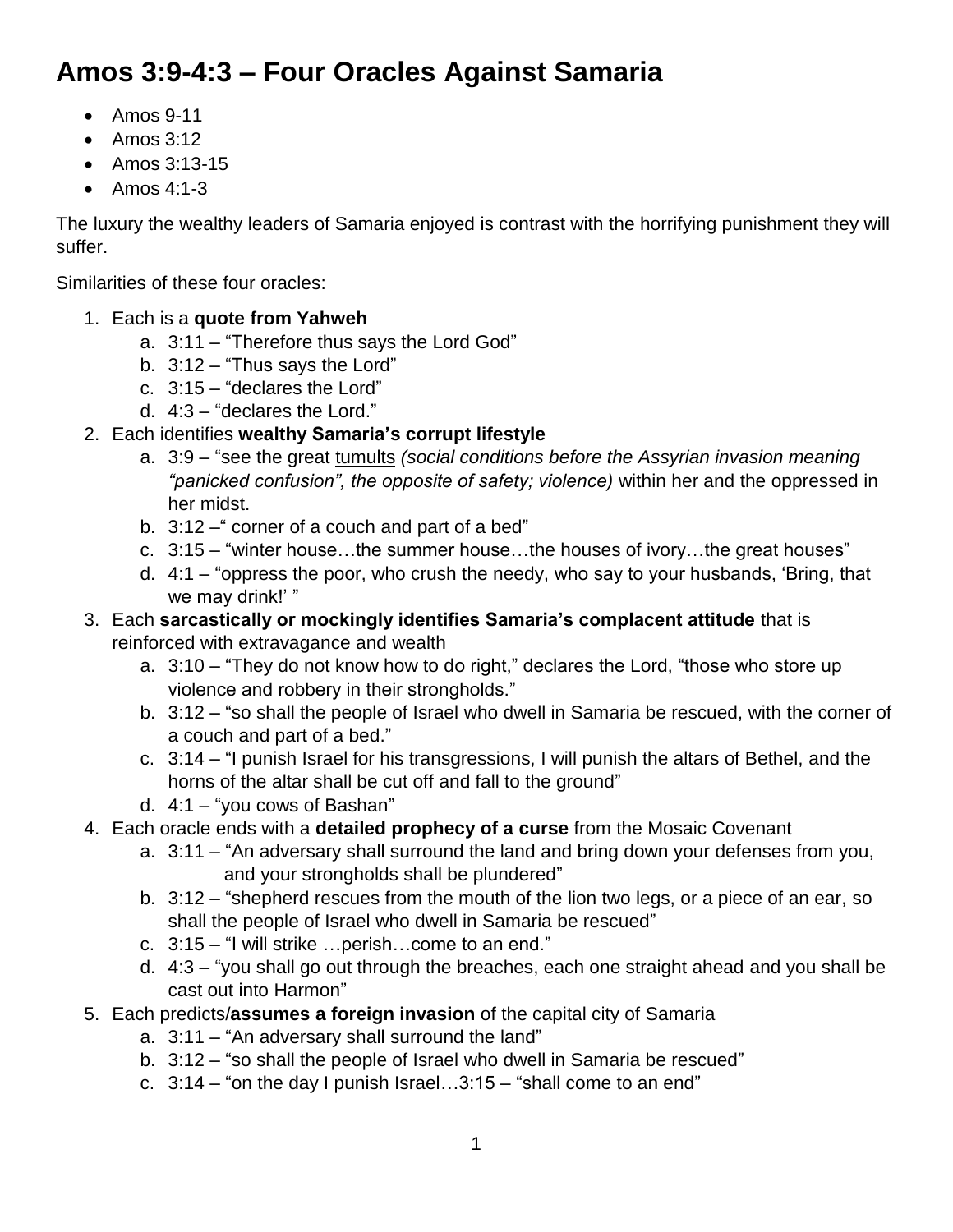d. 4:3 – "the days are coming upon you, when they shall take you away with hooks, even the last of you with fishhooks you shall go out through the breaches…you shall be cast out into Harmon"

#### **Amos 3:9-11:**

3:9 - **"Proclaim to the strongholds in Ashdod**

 **and to the strongholds in the land of Egypt,**

**and say, "Assemble yourselves on the mountains of Samaria,**

 **and see the great tumults within her,**

 **and the oppressed in her midst."**

3:10 - **" 'They do not know how to do right,' declares the Lord,**

 **"those who store up violence and robbery in their strongholds."**

3:11 – **"Therefore thus says the Lord God:**

**"An adversary shall surround the land and bring down your defenses from you, and your strongholds shall be plundered."**

- **3:9** Amos is instructing heralds to call witnesses from Ashdod (Philistines) and Egypt (Egyptians) "fortresses" or "strongholds". This word "stronghold" or "fortress" is used 4x:
	- o "strongholds in Ashdod"
	- $\circ$  "strongholds in the land of Egypt"
	- o Samaria "store up violence and robbery in their strongholds"
	- o Samaria "strongholds shall be plundered"
- Witnesses from Philistia and Egypt are to assemble on the mountains (hills) that surround the hill of Samaria. The mountaintops surrounding Samaria are higher in altitude than Samaria itself so the witnesses could get a good look at the corruption happening inside Samaria.
- The witnesses are to observe the corruption (social tumult and social oppression) taking place in Samaria that will result in Samaria's judgment.
- "great tumults" or "great terror" refers to panicked confusion in a time of war, but in this use it refers to the poor in Samaria's society before the invasion. There was no peace or safety for the poor because of the violence they faced from the wealthy
	- $\circ$  Proverbs 15:16 "Better a little with the fear of the LORD than great wealth with turmoil. (NIV) (or, "…than great treasure and trouble with it. – ESV) ("treasure" also appears in Amos 3:10)
	- $\circ$  2 Chronicles 15:5 "In those times there was no peace to him who went out or to him who came in, for great disturbances afflicted all the inhabitants of the lands." (ESV), or "In those days it was not safe to travel about, for all the inhabitants of the lands were in great turmoil." (NIV)
- "Oppression" refers to control of the powerless poor by the small population of the upper-class.
- The people were kept in check by the wealthy rulers with fear and oppression
- **3:10** "right" refers to what is just, honest, decent. Which means Samaritan society had no idea of common morality or conscience. They had entered the black out of the soul phase.
- "violence and robbery" describe the breakdown of society also in:
	- o Jer. 6:7 "As a well keeps its water fresh, so she keeps fresh her evil; violence and destruction are heard within her; sickness and wounds are ever before me."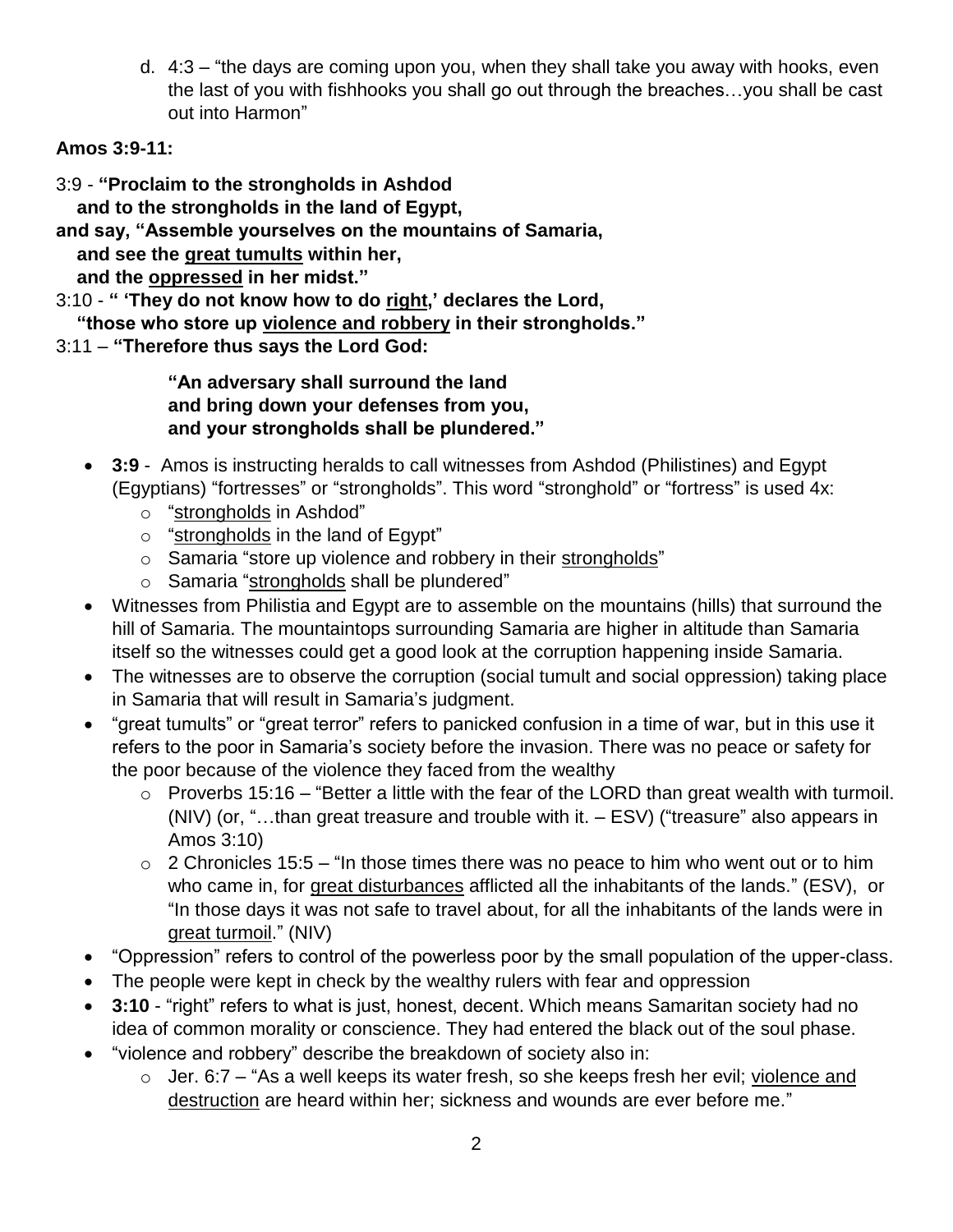- $\circ$  Jer. 20:8 "For whenever I speak, I cry out, I shout, "Violence and destruction!" For the word of the LORD has become for me a reproach and derision all day long."
- $\circ$  Isaiah 60:18 "Violence shall no more be heard in your land, devastation or destruction within your borders; you shall call your walls Salvation, and your gates Praise."
- o Ezekiel 45:9 "Thus says the Lord GOD: Enough, O princes of Israel! Put away violence and oppression, and execute justice and righteousness. Cease your evictions of my people, declares the Lord GOD."
- $\circ$  Hab. 1:3 "Why do you make me see iniquity, and why do you idly look at wrong? Destruction and violence are before me; strife and contention arise."
- 3:11 The name of the destroying adversary (Assyria) is not named by the Lord to Amos.
- Because of Deuteronomy 17:7 Amos may have assumed the adversary administering God's judgment on Samaria would be the Philistines or the Egyptians (or, both) since they are the witnesses that will be called to testify:
	- $\circ$  "The hand of the witnesses shall be first against him to put him to death, and afterward the hand of all the people. So you shall purge the evil from your midst." – Dt. 17:7
- The adversary will bring the siege and then the plunder. What the wealthy had done to their society, the Assyrians would do to Samaria.

## **Amos 3:12:**

#### 3:12 – "**Thus says the Lord: "As the shepherd rescues from the mouth of the lion two legs, or a piece of an ear, so shall the people of Israel who dwell in Samaria be rescued, with the corner of a couch and part of a bed**."

- Amos was a shepherd and so very familiar with this practice. The legal practice that was observed in Amos' day (before and after) in several countries was if a shepherd can produce evidence that an animal from his flock had been torn up by beasts then the shepherd would not be financially responsible for the loss.
	- $\circ$  Exodus 22:12-13 "If it is stolen from him (by the neighbor), he (the neighbor) shall make restitution to its owner. If it is torn by beasts, let him bring it as evidence. He shall not make restitution for what has been torn."
	- $\circ$  Genesis 31:39 "What was torn by wild beasts I did not bring to you. I bore the loss of it myself. From my hand you required it, whether stolen by day or stolen by night."
	- o 1 Samuel 17:34-35
	- o Also, found in several places in ancient laws of the time in Mesopotamia, Sumeria
- The only thing left of the lamb in the example are:
	- $\circ$  "two legs" which means "part of the hind leg of the lamb found between the knee and the ankle."
	- $\circ$  "piece of an ear" the cartilage forming the ear or often understood to be the "ear-lap" or "tip of the ear"
	- o These two example means the lamb had been totally devoured from its head to its feet.
- Only fragments of the once extremely wealthy, complacent society will remain. Israel will save from their enormous wealth mere insignificant fragments:
	- $\circ$  "corner of a couch" both "couch" and "bed" are synonyms. This first one refers to the front corner of the head of the bed. (paralleled with "piece of an ear")
	- $\circ$  "part of a bed" This likely referred to a piece from the foot of the bed (paralleled with the lower leg bone of the lamb).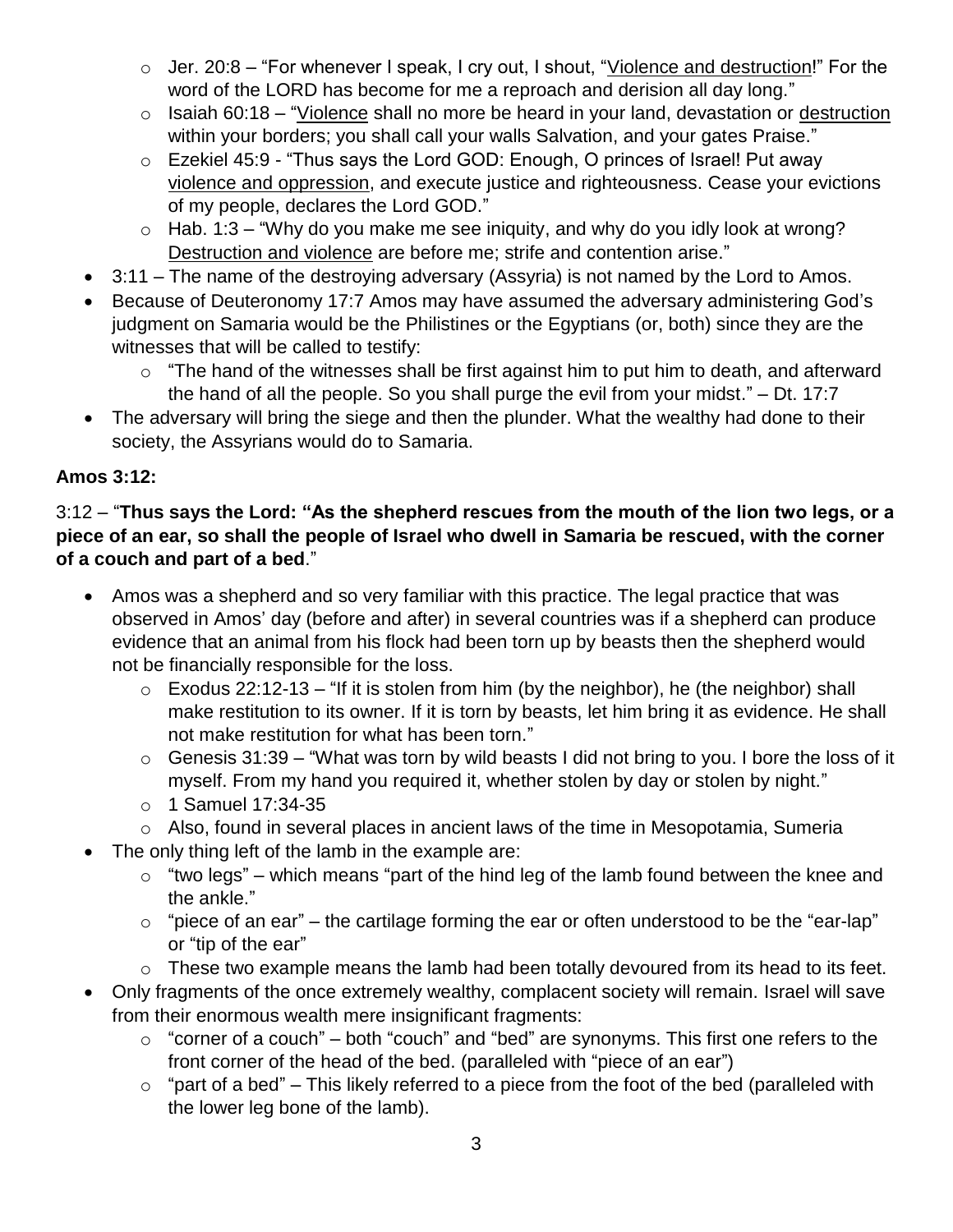**Amos 3:13-15:**

- 3:13 "**Hear, and testify against the house of Jacob," declares the Lord God, the God of hosts**,
- 3:14 "**that on the day I punish Israel for his transgressions,**
- **I will punish the altars of Bethel,**
- **and the horns of the altar shall be cut off and fall to the ground.**
- 3:15 "**I will strike the winter house along with the summer house, and the houses of ivory shall perish,**
- **and the great houses shall come to an end," declares the Lord.**
	- "hear" and "testify" are not addressed to Samaria or national leaders, but are instead legal terms of a covenant lawsuit. Yahweh is summoning witnesses to consider the evidence and agree with his verdict.
	- The Lord identifies himself twice in this oracle. The first time as "Lord God, the God of hosts" which means "Lord Yahweh, God of the (heavenly) Armies" used only here in Amos.
	- The fact these altars exist indicates the problem.
	- Four types of houses are mentioned and in parallel
		- o Winter house and Summer house
		- o Ivory house and Great house (mansion)
	- The Lord is destroying two "houses":
		- o The sacred houses (altars, temples, sacred precincts)
		- $\circ$  The residential houses of the wealthy

## **Amos 4:1-3:**

- 4:1 "**Hear this word, you cows of Bashan,**
	- **who are on the mountain of Samaria,**
- **who oppress the poor, who crush the needy,**
- **who say to your husbands, 'Bring, that we may drink**!'
- 4:2 –"**The Lord God has sworn by his holiness**
- **that, behold, the days are coming upon you,**
- **when they shall take you away with hooks,**
- **even the last of you with fishhooks**.
- 4:3 "**And you shall go out through the breaches, each one straight ahead;**
- **and you shall be cast out into Harmon," declares the Lord**.
	- Women of Samaria are addressed metaphorically to the fat cows living across the Jordan in the fertile fields of Bashan.
		- o Isaiah also addresses the vain, arrogant, complacent women of Jerusalem a few years later in Isaiah 3:16-4:1
	- These women are failing God's directives in two areas:
		- o Mistreating their inferiors: oppress the poor and crush the needy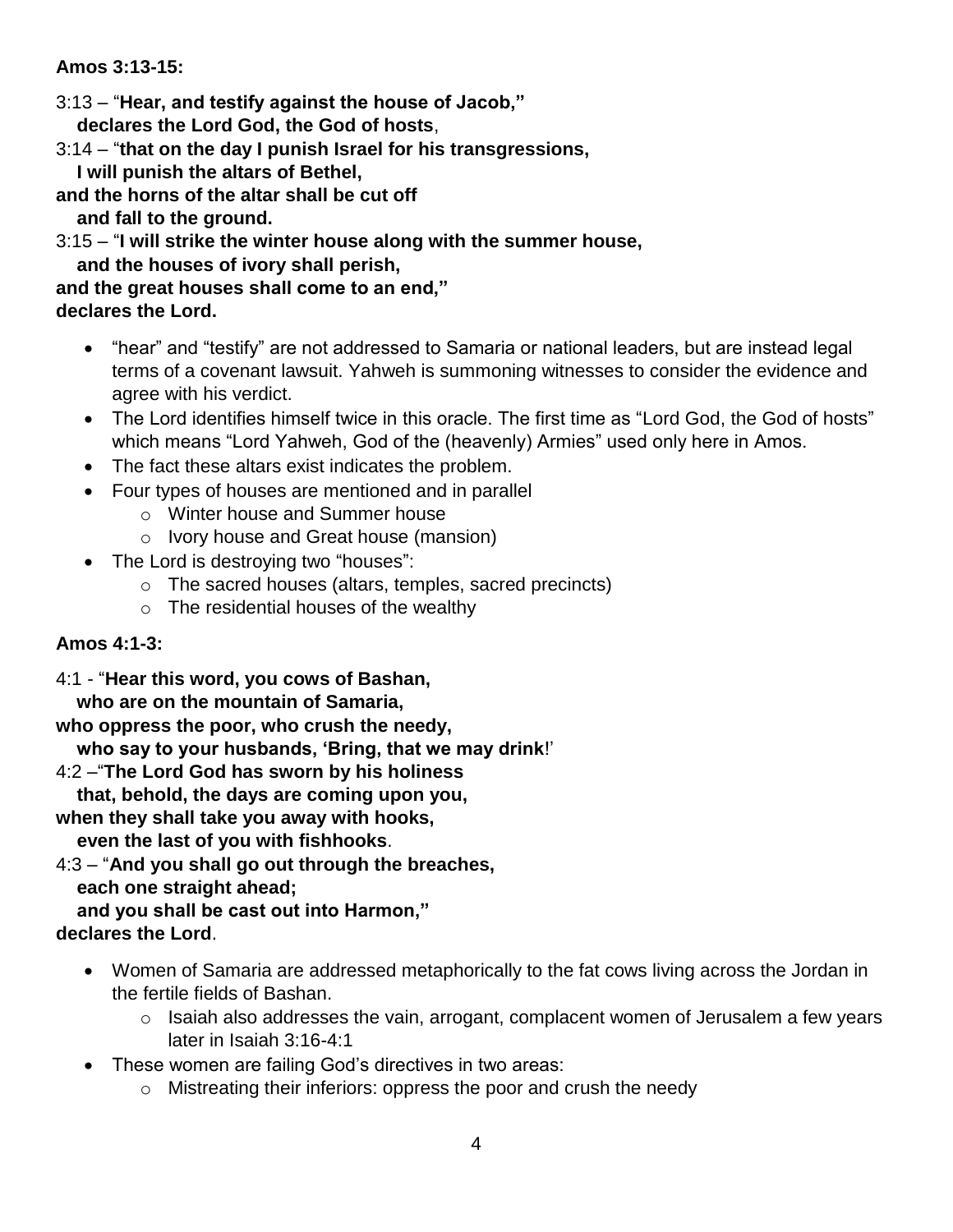- o Misaligned with their superiors: "Masters" means "husbands". The women have forsaken their normal social responsibility and position in the home to lounge and drink wine while commanding their husbands. These cows of Bashan are dominating their families as well as the poor and needy
- o The end of these women will be brutal:
	- Their dead bodies will be in the streets
	- **Picked up like dead flesh with hooks**
	- Small, separated body parts will be picked up like litter with a spiked stick
	- **Taken out to the dump through an opening in the broken down wall**
	- Others left alive will be deported

## **Amos 4:4-13**

Outline:

- 1. Sarcastic Call to Illicit Worship (4:4-5)
- 2. Identification of Curses Already Sent (Obvious) as Warnings, but Missed by Israel
	- a. 4:6 Famine
	- b.  $4:7-8$  Drought
	- c. 4:9 Agricultural (Economic) Disaster
	- d. 4:10 Pestilence and War
- 3. Historical Example that God's Judgment is Consistent (4:11)
- 4. Promise the Fifth Cycle of Judgment is Coming (4:12)
- 5. Written Record of an Old Hymn from Samaria's Past Culture that Recognizes the True God (4:13)

Review Leviticus 26

## **Ivory from Megiddo**